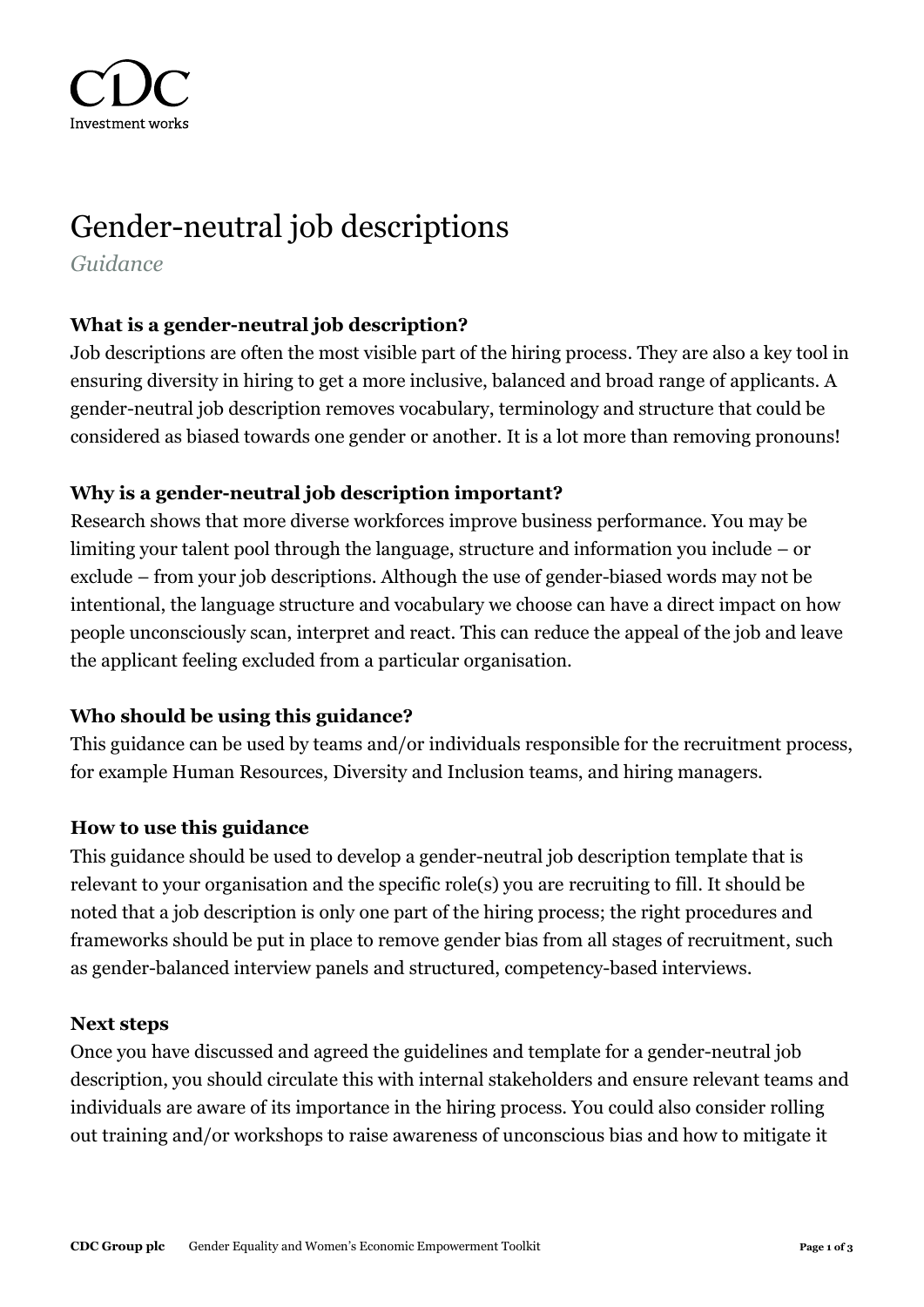#### when recruiting.

# **Guidance for developing a gender-neutral job description**

- 1. Start by **building an understanding** of what biases are, and the negative impact they might have on the hiring process. Training for employees can help to raise awareness and identify ways in which your organisation can make changes to minimise biases throughout the hiring process (and beyond).
- 2. **Avoid gendered job titles** this can be explicit such as '*Waitress'*, or implicit such as *'Superhero Sales Manager'*. Instead, use terms such as *'Waiting Staff'* or *'Sales Executive'*. These gender-neutral terms are more likely to show that your organisation is inclusive and not targeted at a specific group or set of qualities.
- 3. **Ensure your language is balanced** when describing roles, responsibilities and requirements. Research shows that male-gendered words can include: *ambitious, competitive* and *determined*, while words like *committed* and *collaborative* are considered female-gendered<sup>1</sup> . It is important to avoid superlatives too (e.g. '*worldleading*') in case there are few female experts in a certain field and therefore women may be discouraged from applying.
- 4. **Be clear and concise in your requirements**. Avoid industry jargon that may exclude certain groups. Instead, only list the requirements you really need. Studies show that female applicants are less likely to apply if there are long lists of requirements, whereas male applicants are less likely to apply if there are short lists. It is important to strike a balance and only list requirements that demonstrate the necessary skills for the job.

If there are specific skills that you need to include, consider using language such as: *"some experience in…",* "*familiarity with*", or *"the ideal candidate will have all or a good selection of the following…"*.

- 5. **Tell the applicant about your organisation in a gender-neutral way**. List your organisation's values, and benefits that could apply to male or female candidates (e.g. parental leave rather than maternity leave policies, community groups/employee activities, learning and development). Where possible, offer remote working (working from home), and flexibility over start and end times, or the ability to spread working hours into the evening to enable people to fit family and other outside-work responsibilities around their role.
- 6. **Be explicit about your commitment to diversity and inclusion**. It is important for applicants to know that your organisation is committed to diversity and inclusion and that your recruitment processes are not discriminatory.

Here's an example statement: "C*ompany X is proud to be an equal opportunities employer and we are committed to diversity and inclusion. All qualified applicants will receive consideration for employment without regard to race, ethnicity, gender,* 

<sup>1</sup> Gaucher, Friesen and Kay, *Evidence That Gendered Wording in Job Advertisements Exists and Sustains Gender Inequality*, Journal of Personality and Social Psychology 2011, Vol. 101, No. 1, 109 –128